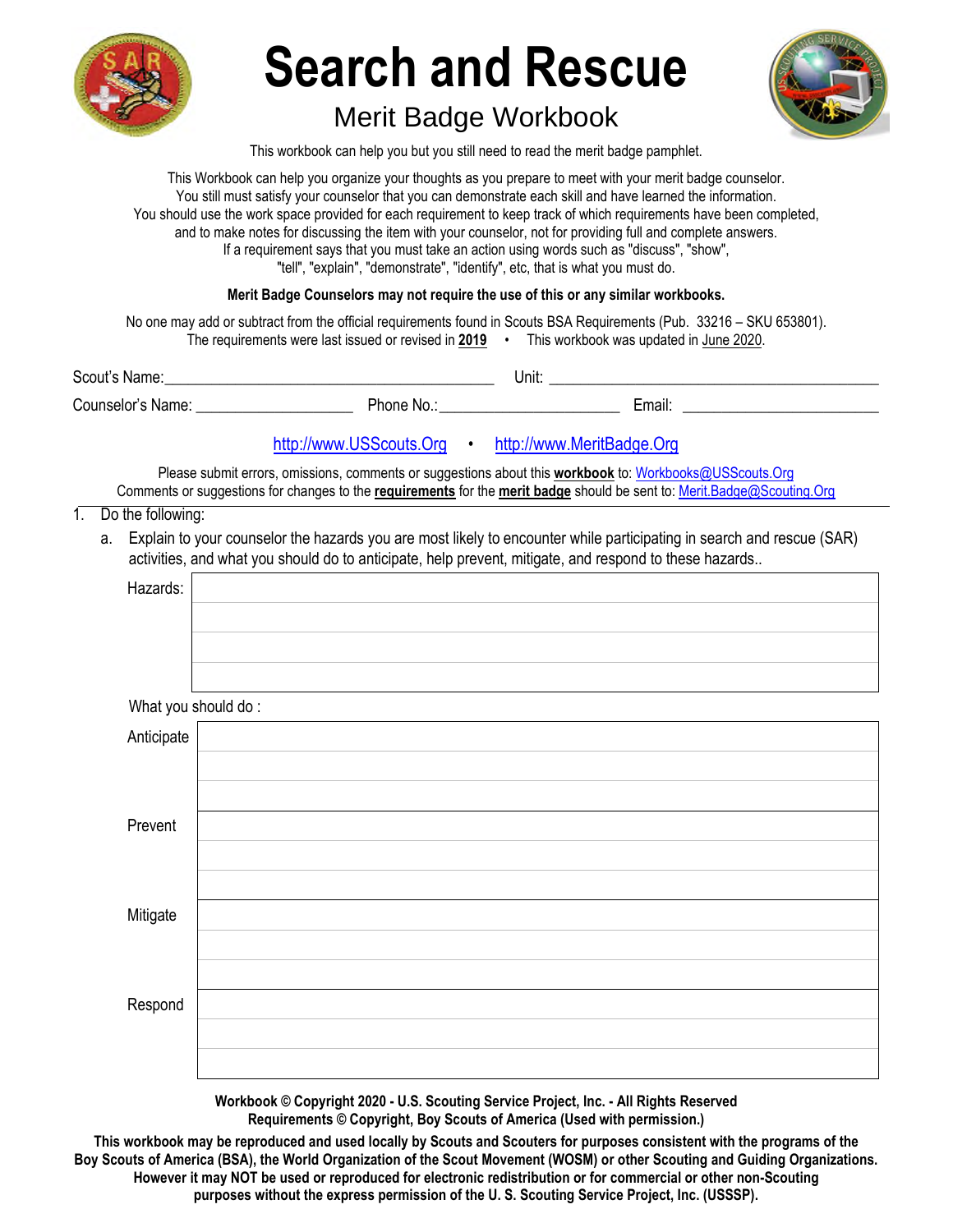b. Discuss first aid and prevention for the types of injuries or illnesses that could occur while participating in SAR activities, including: snakebites, dehydration, shock, environmental emergencies such as hypothermia or heatstroke, blisters, and ankle and knee sprains.

|                  | л. |
|------------------|----|
| Snakebites:      |    |
|                  |    |
|                  |    |
|                  |    |
|                  |    |
|                  |    |
|                  |    |
| Dehydration:     |    |
|                  |    |
|                  |    |
|                  |    |
|                  |    |
|                  |    |
| Shock:           |    |
|                  |    |
|                  |    |
|                  |    |
|                  |    |
|                  |    |
|                  |    |
| Hypothermia:     |    |
|                  |    |
|                  |    |
|                  |    |
|                  |    |
|                  |    |
|                  |    |
| Heatstroke:      |    |
|                  |    |
|                  |    |
|                  |    |
|                  |    |
|                  |    |
|                  |    |
| <b>Blisters:</b> |    |
|                  |    |
|                  |    |
|                  |    |
|                  |    |
|                  |    |
| Ankle            |    |
| sprains:         |    |
|                  |    |
|                  |    |
|                  |    |
|                  |    |
|                  |    |
| Knee<br>sprains: |    |
|                  |    |
|                  |    |
|                  |    |
|                  |    |
|                  |    |
|                  |    |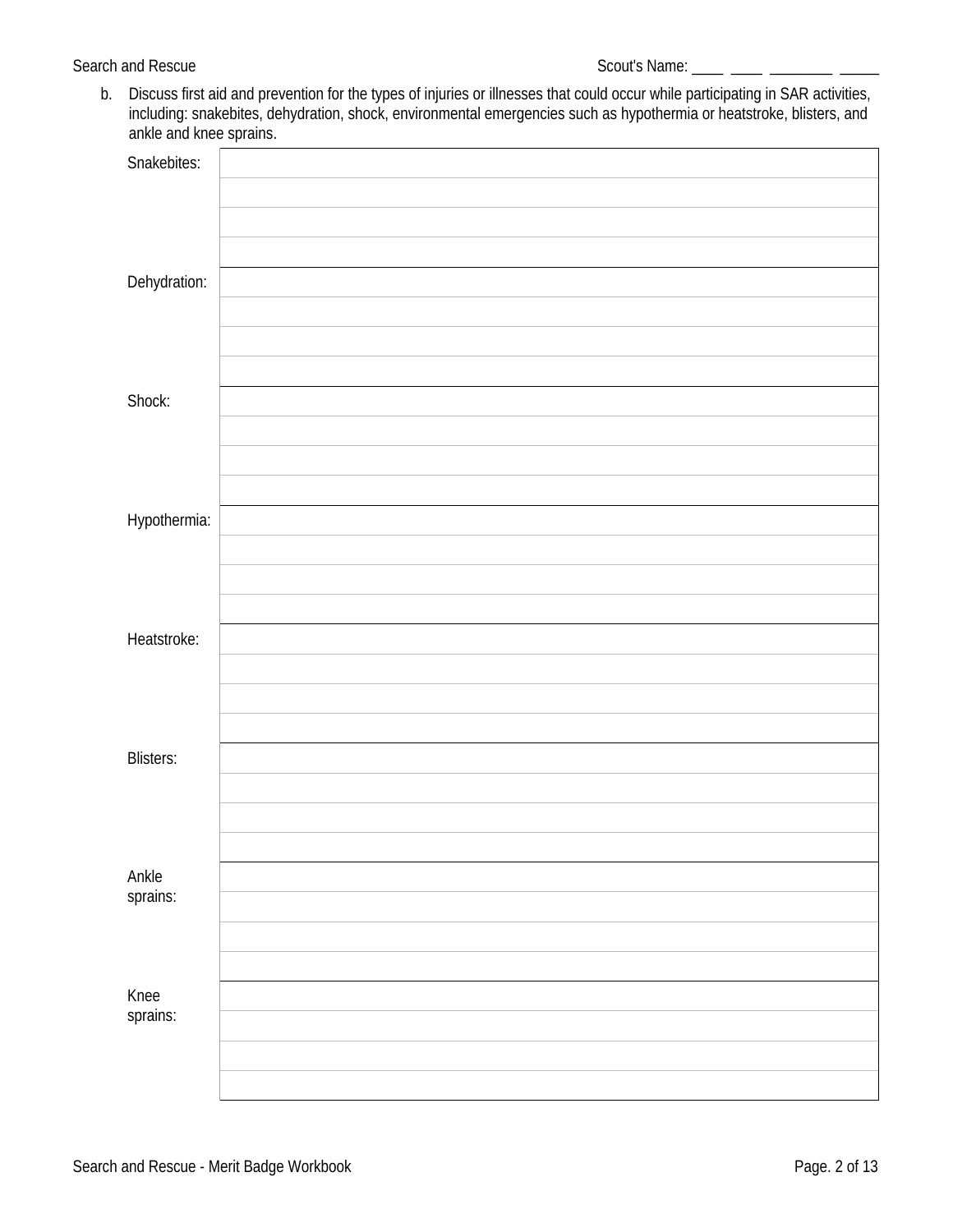$\Box$ 

2. Demonstrate knowledge to stay found and prevent yourself from becoming the subject of a SAR mission:

# a. How does the buddy system help in staying found and safe?

b. How can knowledge of the area and its seasonal weather changes affect your plans?

٦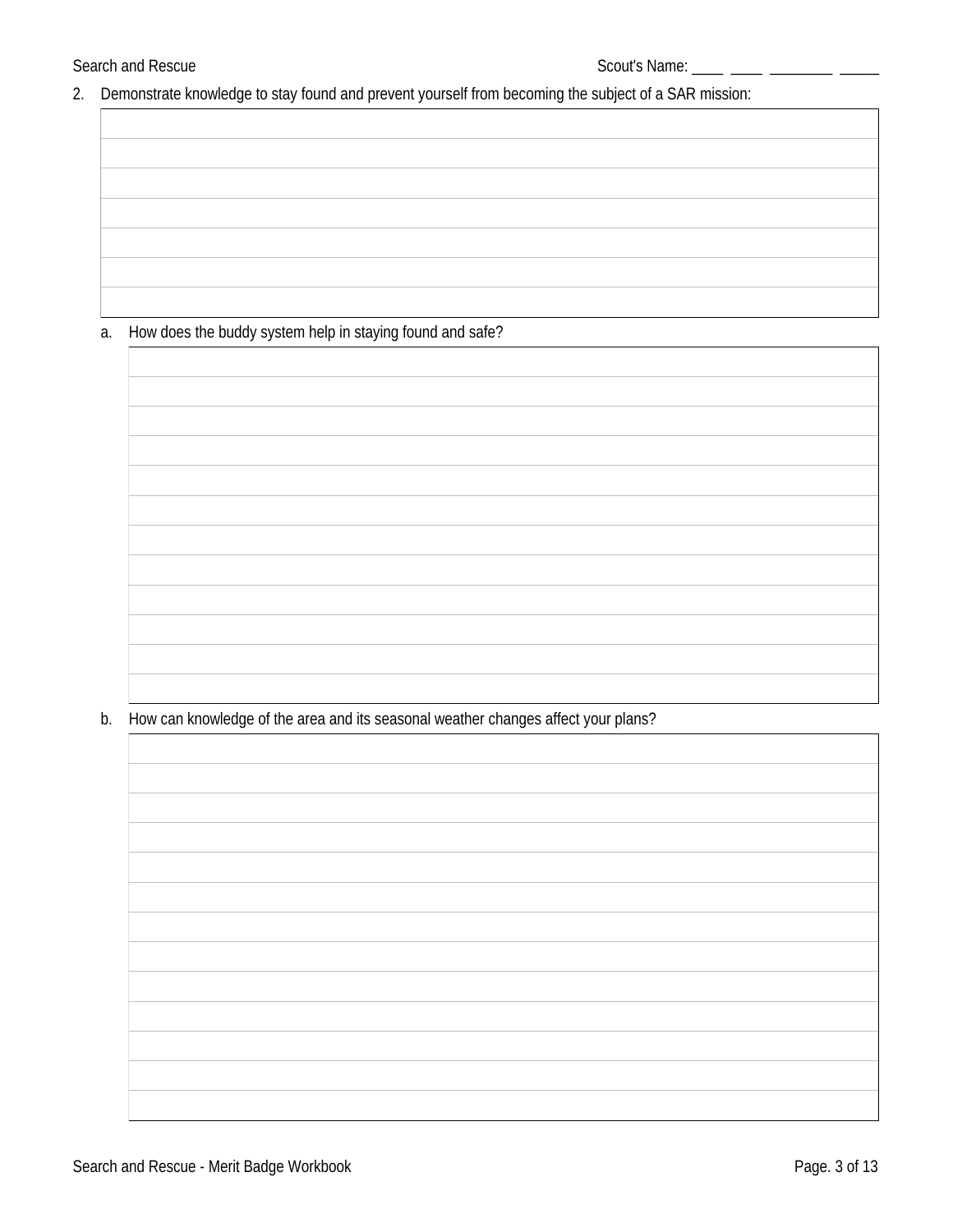c. Explain how the Ten Essentials are similar to a "ready pack."

# 3. Discuss the following with your counselor:

a. The difference between search and rescue.

b. The difference between PLS (place last seen) and LKP (last known point).

| <b>PLS</b> |  |
|------------|--|
|            |  |
|            |  |
|            |  |
|            |  |
| <b>LKP</b> |  |
|            |  |
|            |  |
|            |  |
|            |  |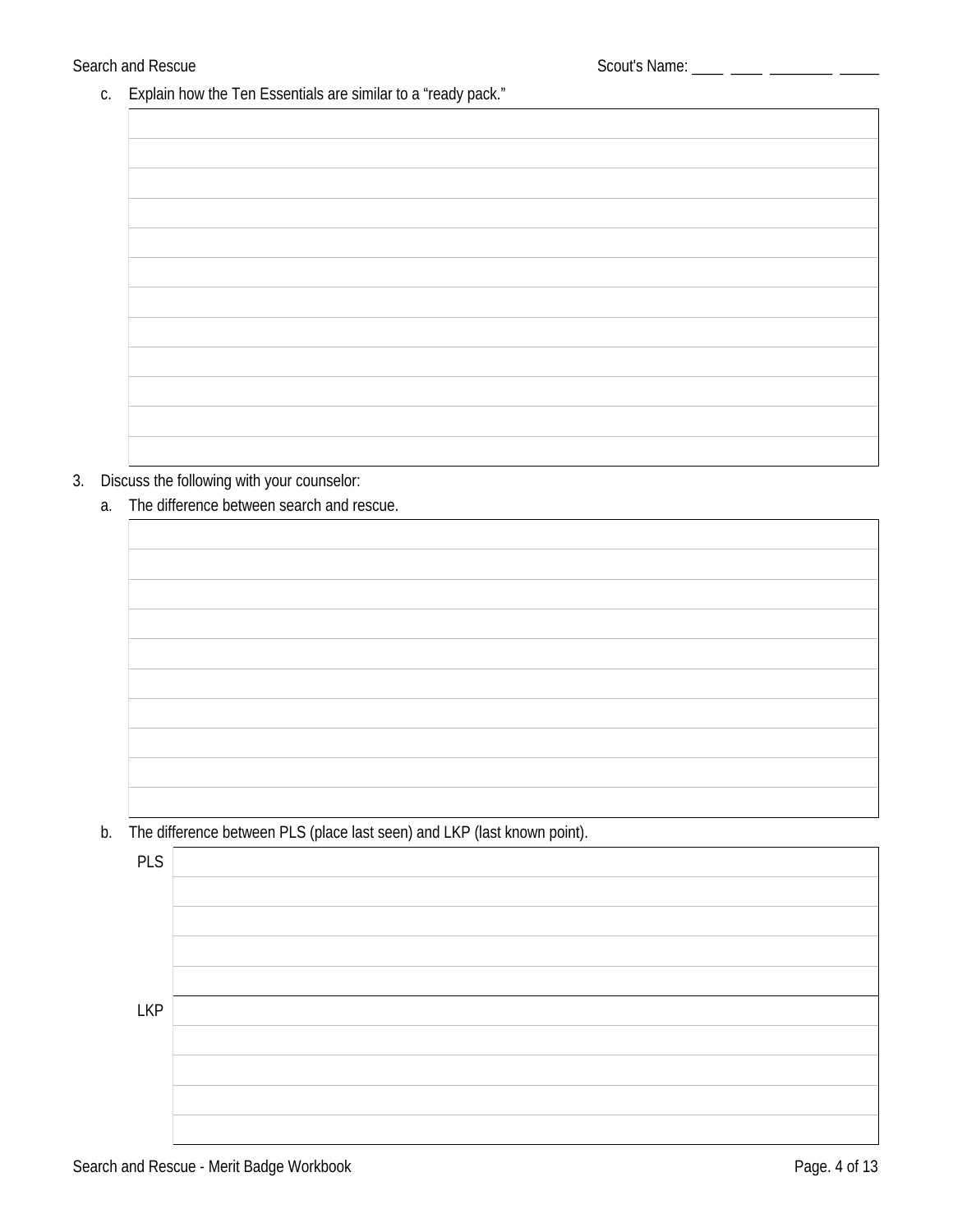| C. |    | The meaning of these terms:.                                  |  |
|----|----|---------------------------------------------------------------|--|
|    | 1. | <b>AFRCC (Air Force Rescue</b><br><b>Coordination Center)</b> |  |
|    | 2. | IAP (Incident Action Plan)                                    |  |
|    | 3. | ICS (Incident Command System)                                 |  |
|    | 4. | Evaluating search urgency                                     |  |
|    | 5. | <b>Establishing confinement</b>                               |  |
|    | 6. | <b>Scent item</b>                                             |  |
|    | 7. | Area air scent dog                                            |  |
|    | 8. | <b>Briefing and debriefing</b>                                |  |
|    |    |                                                               |  |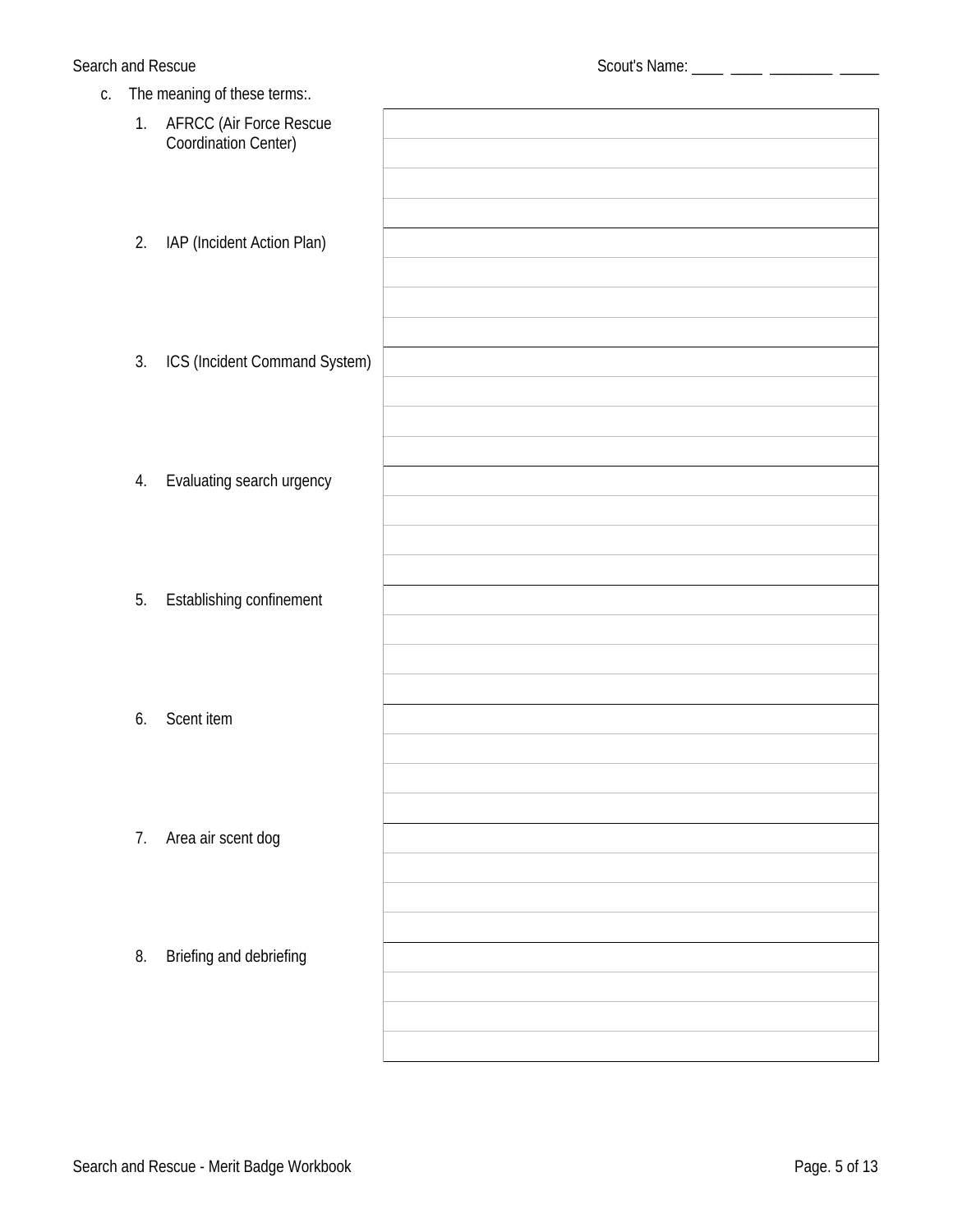4. Find out who in your area has authority for search and rescue and what their responsibilities are.  $M/hn$ 

| Discuss this with your compositor and contain the effected duties of a console and reserve to an |
|--------------------------------------------------------------------------------------------------|

Discuss this with your counselor, and explain the official duties of a search and rescue team.

5. C Working with your counselor, become familiar with the Incident Command System. You may use any combination of resource materials, such as printed or online.

Discuss with your counselor how the ICS compares with Scouting's patrol method.\*

\*Scouts who have already completed the original requirement 5 as published in the current Search and Rescue merit badge pamphlet need not redo this updated requirement in order to earn the badge.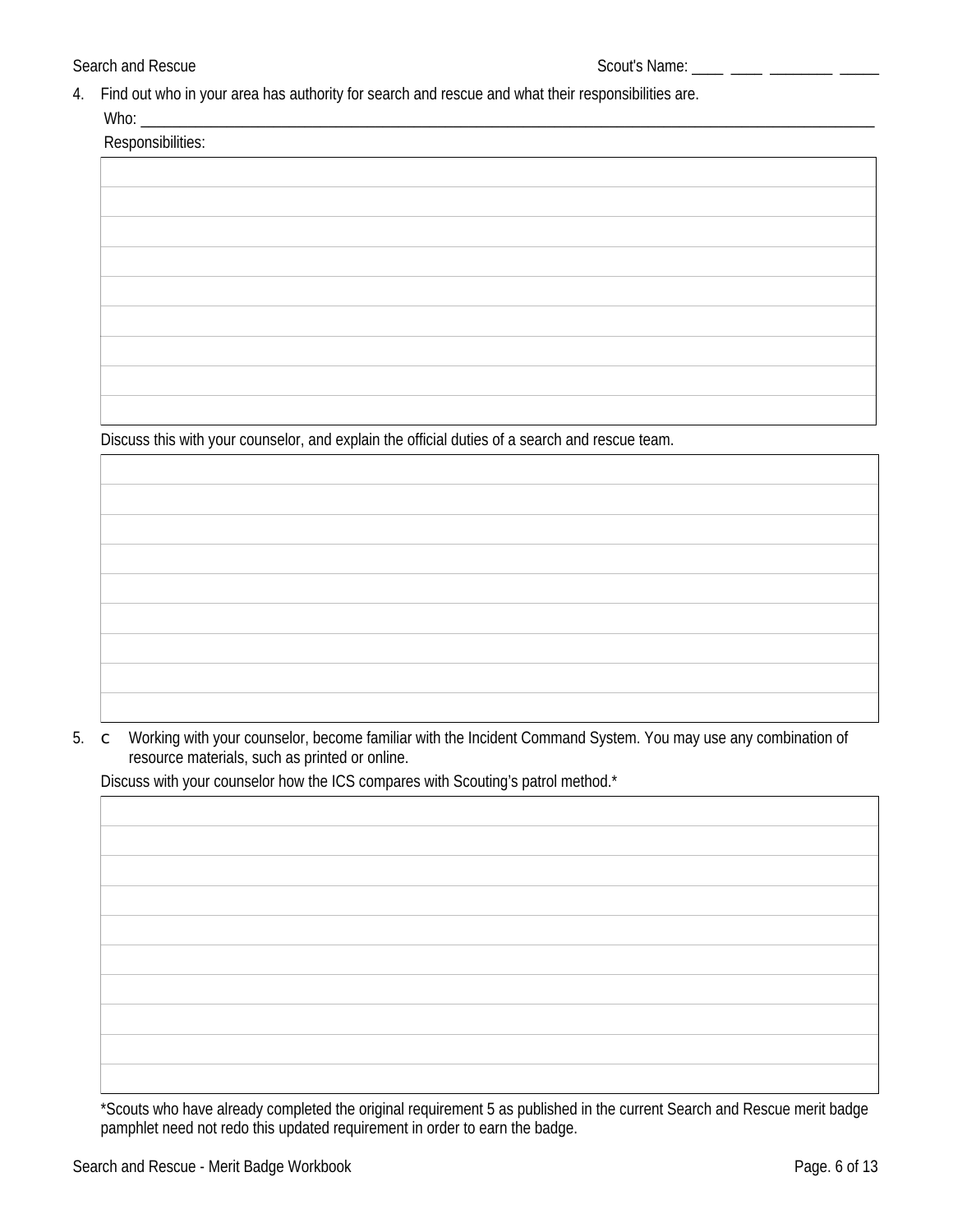6. Identify four types of search and rescue teams and discuss their use or role with your counselor.

| $\mathbf{1}$ |  |
|--------------|--|
|              |  |
|              |  |
|              |  |
|              |  |
| 2.           |  |
|              |  |
|              |  |
|              |  |
|              |  |
| 3.           |  |
|              |  |
|              |  |
|              |  |
|              |  |
| 4.           |  |
|              |  |
|              |  |
|              |  |
|              |  |

#### Then do the following:

a. Interview a member of one of the teams you have identified above, and learn how this team contributes to a search and rescue operation. Discuss what you learned with your counselor.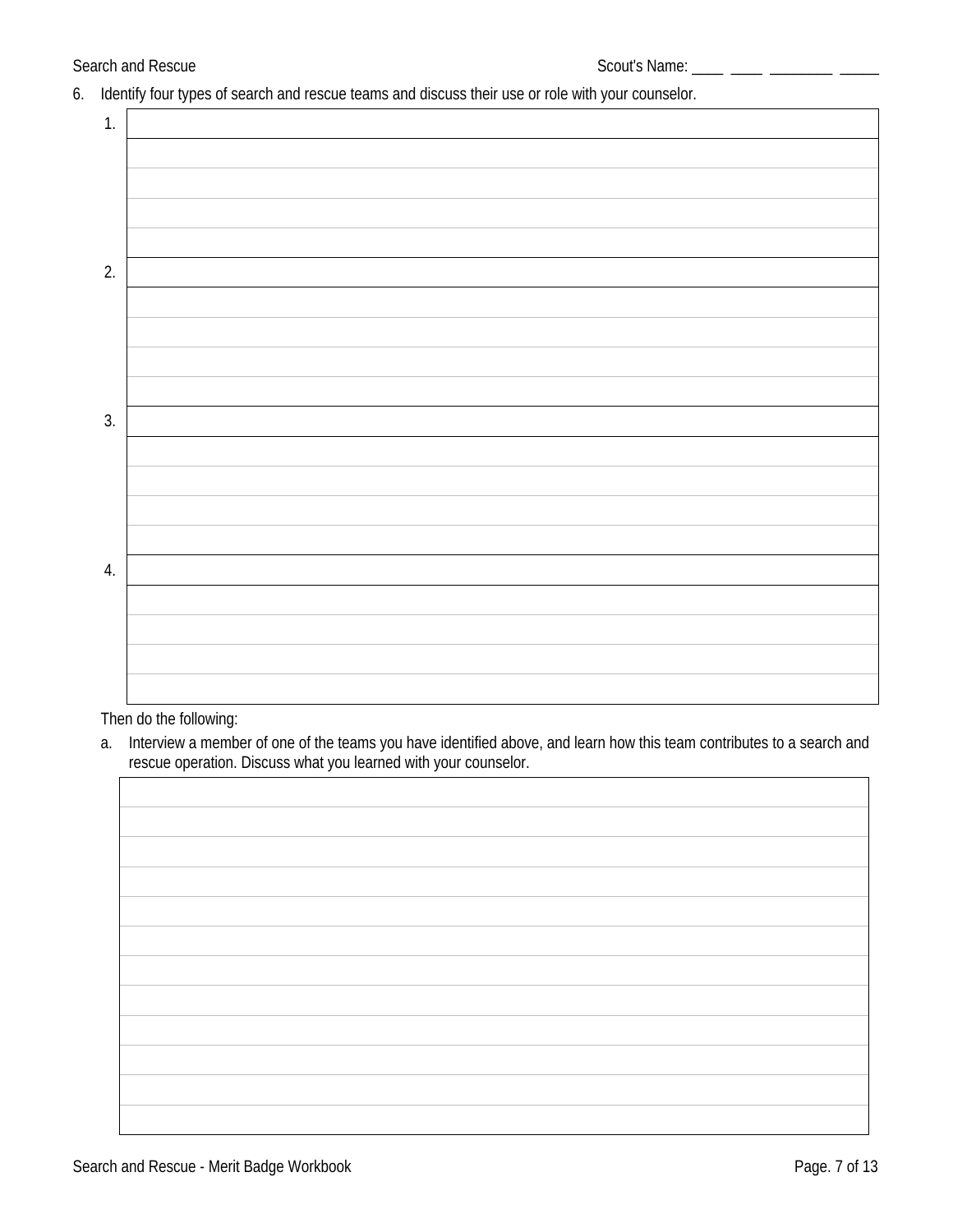b. Describe the process and safety methods of working around at least two of the specialized SAR teams you identified above.

| 1. |  |
|----|--|
|    |  |
|    |  |
|    |  |
|    |  |
|    |  |
|    |  |
|    |  |
|    |  |
| 2. |  |
|    |  |
|    |  |
|    |  |
|    |  |
|    |  |
|    |  |
|    |  |

c. Explain the differences between wilderness, urban, and water SARs..

| <b>Wilderness SAR</b> |  |
|-----------------------|--|
|                       |  |
|                       |  |
| <b>Urban SAR</b>      |  |
|                       |  |
|                       |  |
|                       |  |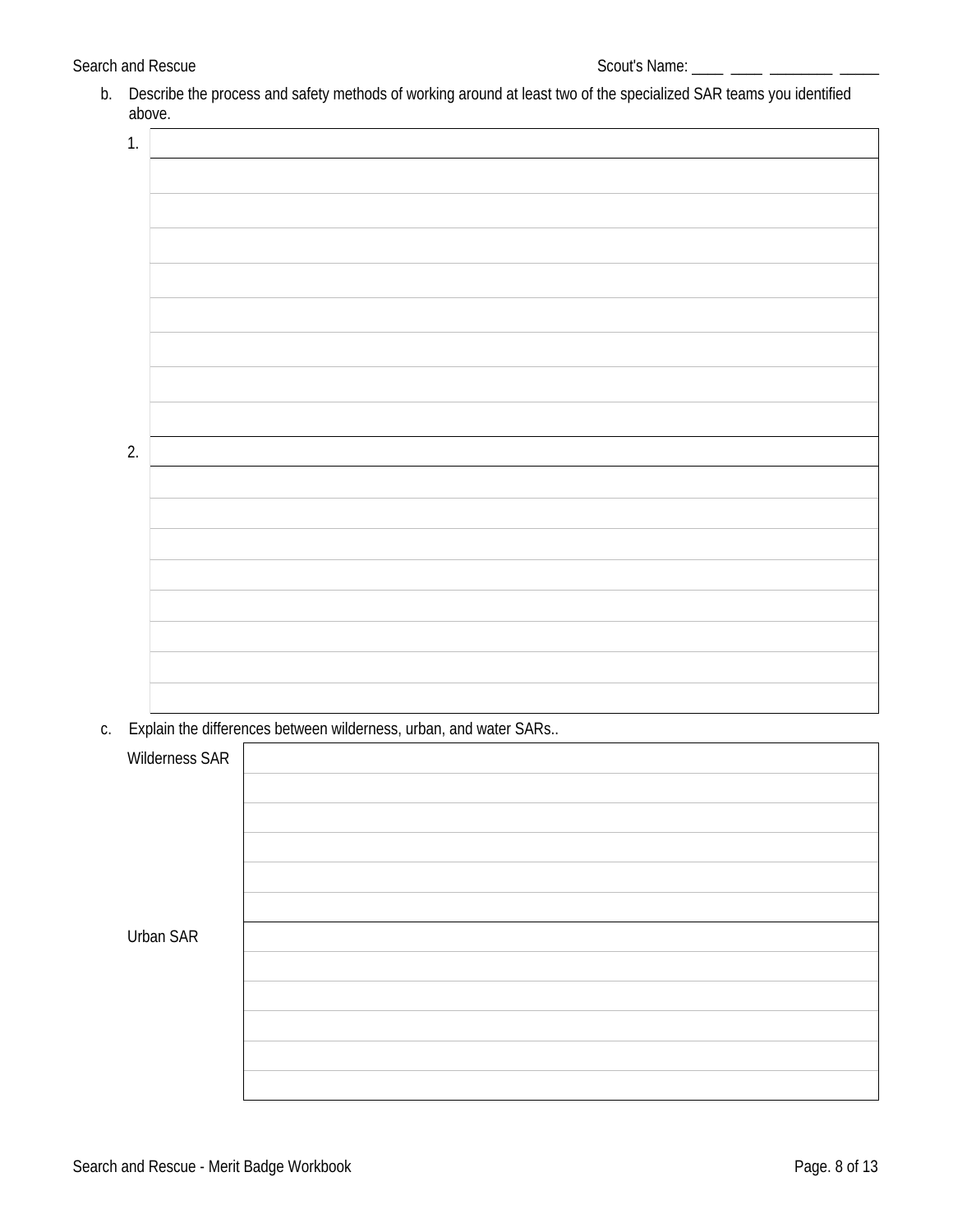| ater SAR |  |
|----------|--|
|          |  |
|          |  |
|          |  |
|          |  |
|          |  |
|          |  |
|          |  |
|          |  |
|          |  |
|          |  |
|          |  |
|          |  |
|          |  |
|          |  |
|          |  |
|          |  |
|          |  |
|          |  |
|          |  |
|          |  |

7. Discuss the Universal Transverse Mercator (UTM) system, latitude, and longitude.

| <b>UTM System:</b> |  |
|--------------------|--|
|                    |  |
|                    |  |
|                    |  |
|                    |  |
|                    |  |
| Lattitude:         |  |
|                    |  |
|                    |  |
|                    |  |
|                    |  |
| Longitude:         |  |
|                    |  |
|                    |  |
|                    |  |
|                    |  |
|                    |  |

Then do the following:

- a. Using a 1:24,000 scale USGS topographic map, show that you can identify a location of your choice using UTM  $\overline{C}$ coordinates..
- b. Using a 1:24,000 scale map, ask your counselor to give you a UTM coordinate on the map, then identify that location.  $\mathsf{C}$
- Show that you can identify your current location using the UTM coordinates on your Global Positioning System unit and  $c.$  $\overline{C}$ verify it on a 1:24,000 scale map..
- d. Determine a hypothetical place last seen, and point out an area on your map that could be used for containment using  $\mathsf C$ natural or human-made boundaries...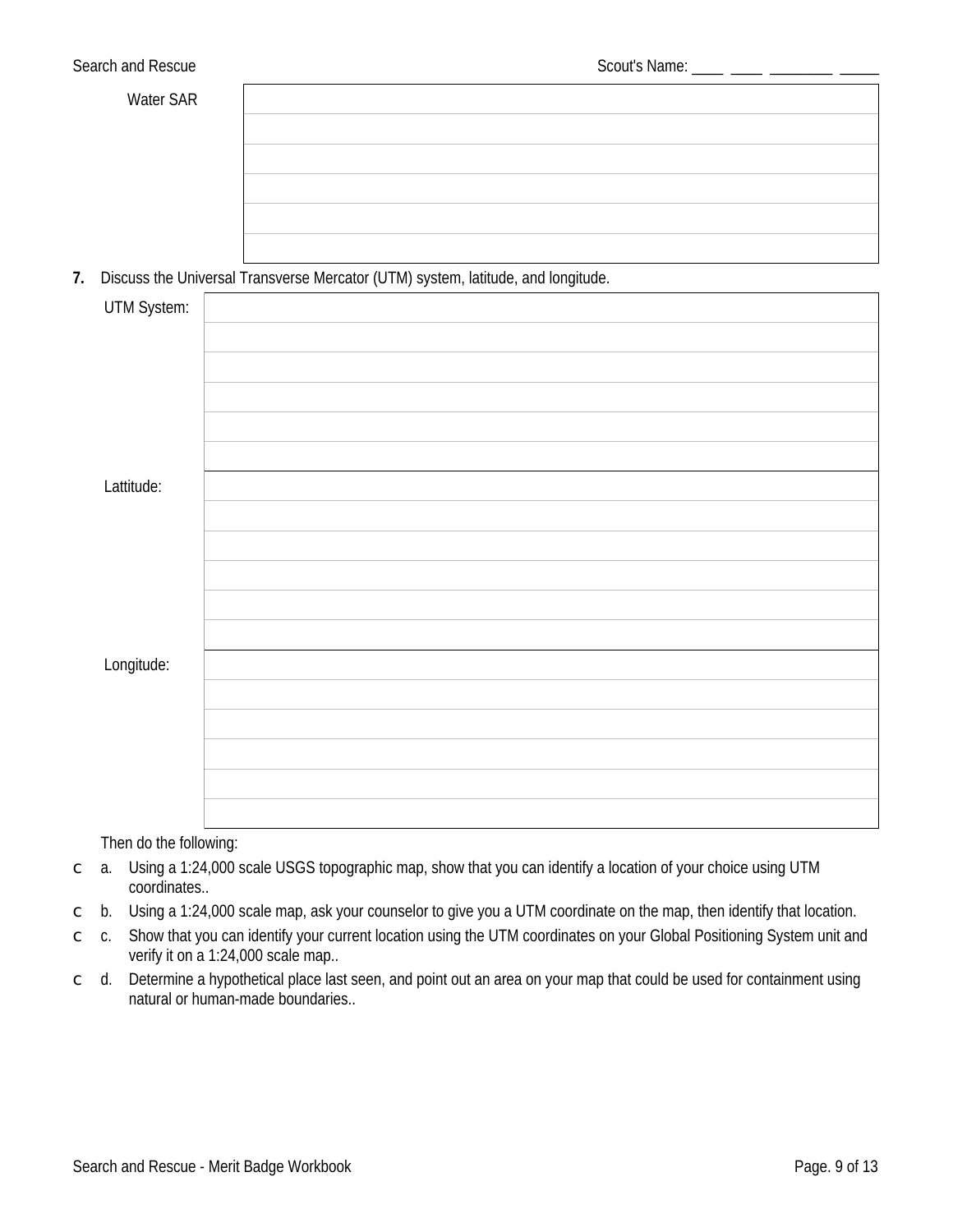8. Choose a hypothetical scenario, either one presented in this merit badge pamphlet or one created by your counselor. Scenario: \_

Then do the following

a. Complete an incident objectives form for this scenario.

b. Complete an Incident Action Plan (IAP) to address this scenario.

Discuss with your counselor the behavior of a lost person and how that would impact your incident action plan (for C. example, the differences between searching for a young child versus a teen)...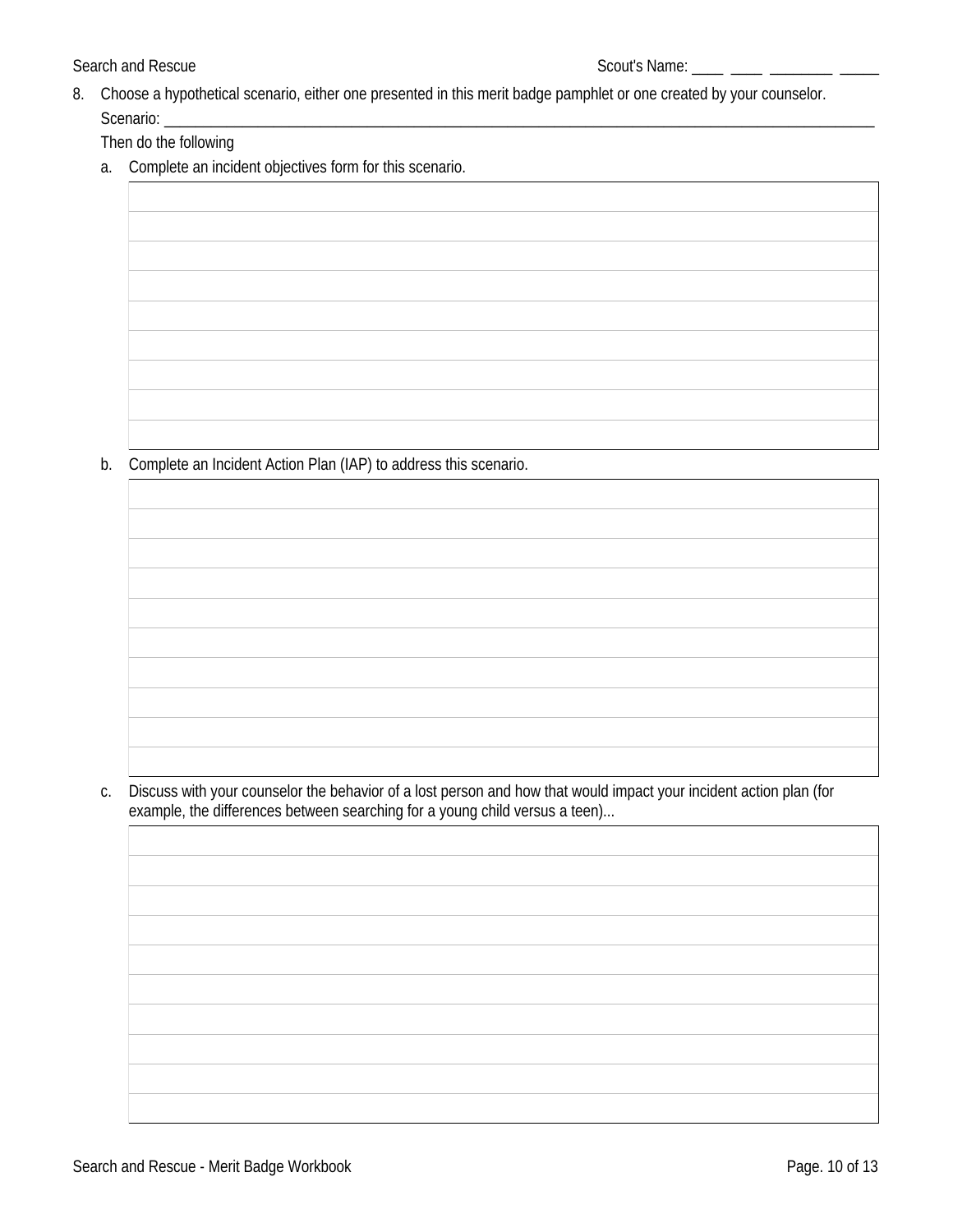d. After completing 8a-8c, discuss the hypothetical scenario with your counselor

9. Discuss with your counselor the terms hasty team and hasty search.

| Hasty team:   |  |
|---------------|--|
|               |  |
|               |  |
|               |  |
|               |  |
|               |  |
|               |  |
|               |  |
|               |  |
|               |  |
| Hasty search: |  |
|               |  |
|               |  |
|               |  |
|               |  |
|               |  |
|               |  |
|               |  |
|               |  |
|               |  |
|               |  |
|               |  |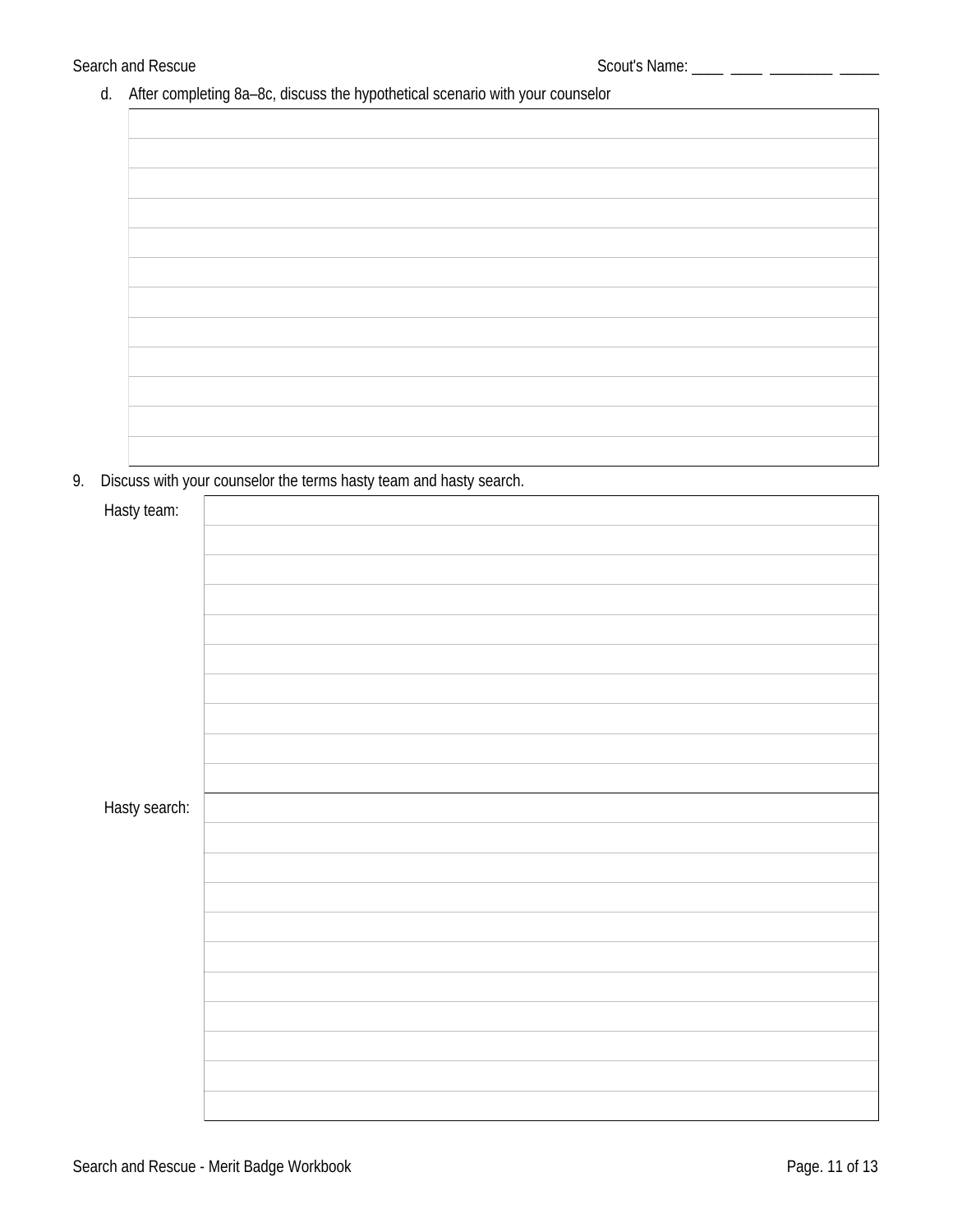Then do the following:

a. Plan and carry out a practice hasty search—either urban or wilderness—for your patrol or troop. Include the following  $\mathsf{C}$ elements in the search: clue awareness, evidence preservation, tracking the subject, and locating the subject using attraction or trail sweep.

 $\circ$  b. When it's over, hold a team debriefing to discuss the hasty search.

Discuss problems encountered, successful and unsuccessful tactics, and ideas for improvement.